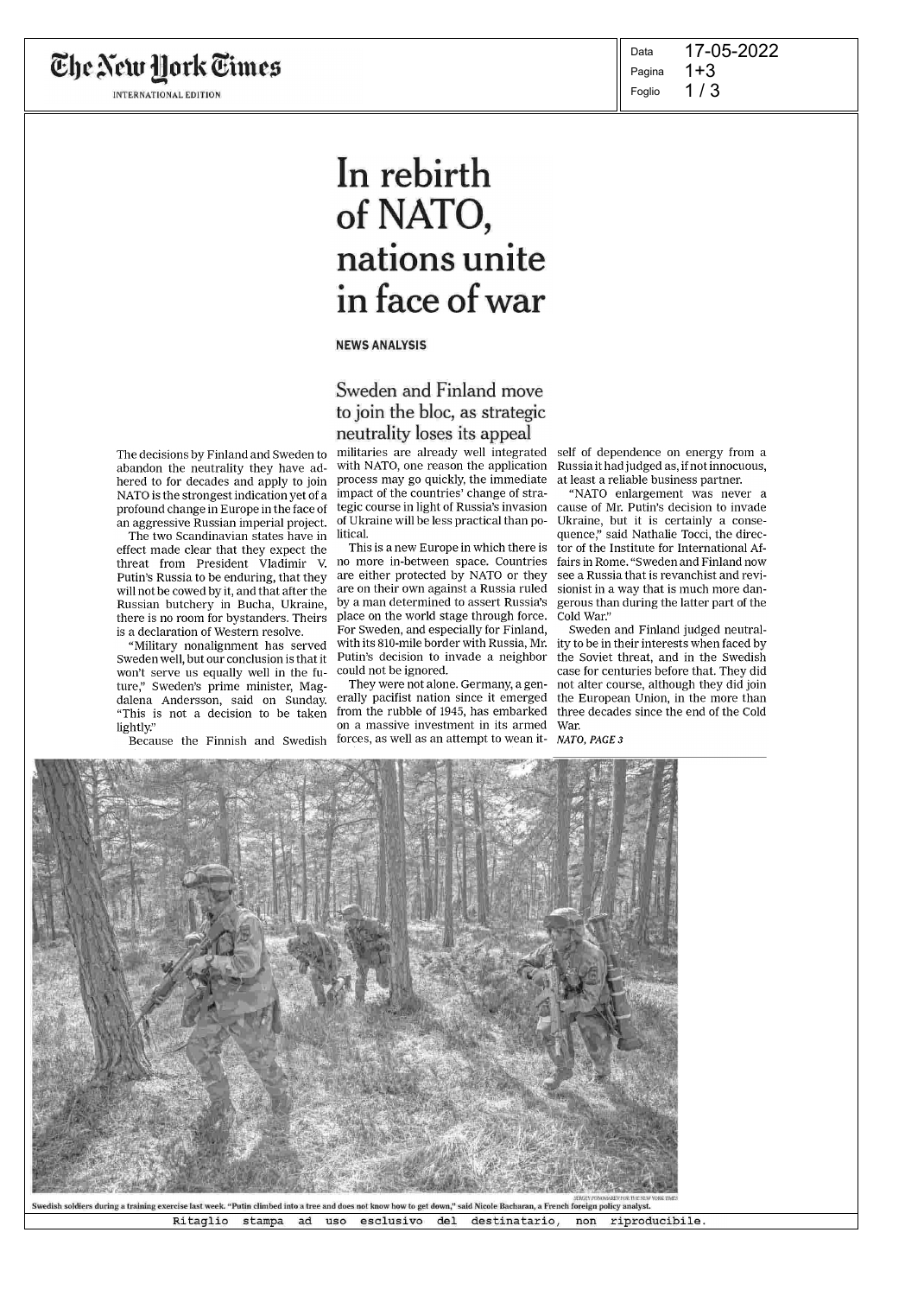

INTERNATIONAL EDITION

2 / 3 Data Pagina Foglio 17-05-2022 1+3

## Nordic countries turn to NATO Europe. Mr. Putin has not only taken on

The shift in sentiment in the two countries in the past several months has been dramatic, one measure of how Mr. Putin's determination to push NATO back and weaken support for it has produced the opposite effect — the rebirth of an alliance that had been casting around for a generation for a convincing reason to exist.

Where no more than a quarter of the population in Sweden and Finland supported joining NATO last year, that number has risen sharply since the invasion of Ukraine — hitting 76 percent in a recent poll in Finland. Sweden's governing Social Democratic Party, the country's largest party and long a bastion of nonalignment, has embraced NATO membership in an extraordinary turnabout.

"Putin climbed into a tree and does not know how to get down," said Nicole Bacharan, a French foreign policy analyst. "Now he will face a NATO that is stronger and bigger and more determined."

Article 3 of NATO's founding treaty says that members must "maintain and develop their individual and collective capacity to resist armed attack" through "continuous and effective self-help and mutual aid." In the case of Sweden and Finland, these capacities have already been extensively developed through close cooperation with NATO.

Carl Bildt, a former Swedish prime minister and foreign minister, said: "We were on a glide path to a closer relationship with NATO. But rocket fuel was given to that particular path on Feb.  $24$ " the date the Russian invasion of Ukraine began.

He added: "Our decision reflects the view that Russia will remain a complicated place for a long time, and the war in Ukraine will be fairly long, with an erratic and highly revisionist leadership in the Kremlin for the foreseeable future."

Asked if Sweden feared retaliation from Russia, Mr. Bildt said "you never know with Russia, but the mood is fairly confident."

The assessment that the Ukraine war may well be long is now widely shared in

his neighbor; he has taken on the West and an America portrayed as an "empire of lies."

It took about 20 years from the Versailles Treaty of 1919 for Germany to respond to perceived humiliation by sending the Third Reich's war machine across its neighbors' borders, igniting World War II. It took about 30 years for Mr. Putin's brooding resentment over the perceived humiliation of the breakup of the Soviet empire to lead to a fullscale invasion of Ukraine.

The Russian president seems unlikely to reverse course, even if his war has gone badly up to now.

In practice, both Finland and Sweden have lived for a long time with Russian nuclear weapons in nearby Kaliningrad, the Russian enclave sandwiched between Poland and Lithuania on the Baltic coast.

"These countries are used to Russian violations of their airspace, they know the risks are there," Ms. Tocci said. "But the security gains with NATO are incomparably higher than any added risk."

Still, Mr. Putin has alluded more than once to Russia's sophisticated range of nuclear weapons, and he has suggested that he would not hesitate to use them if provoked. That nuclear threat is there not only for Finland and Sweden as they abandon military nonalignment, but for all of Europe and beyond.

Ms. Tocci spoke during a visit to Estonia, one of the three Baltic States formerly part of the Soviet Union that joined NATO in 2004. "There is general delight here that the Baltic Sea will now be a NATO sea, and to Estonians, the Finnish and Swedish decisions feel like a vindication," she said.

For a long time, even up to the eve of the Russian invasion, Europe has been divided. Countries close to the Russian border — like the Baltic States and Poland — took a Russian threat seriously from bitter historical experience, while countries farther west, including Germany and France, were more intent on enjoying the peace dividend of the Cold War's end than looking Mr. Putin's ambi-

These illusions persisted even after Mr. Putin annexed Crimea in 2014, stirred up a war in the eastern Donbas region of Ukraine the same year, and used military force to win the endgame in Syria, using brutal methods honed in Chechnya many years earlier and evident since February in Ukraine.

In the end, the countries closest geographically to Russia, and most immediately threatened by it, were right. Finland and Sweden have witnessed that up close.

Europe is now largely united in its determination to resist Mr. Putin and ensure that he does not win the war in Ukraine. The United States, which had its own Russian illusions, has refocused on Europe and is determined not only to save Ukraine but to weaken Russia. These are not short-term ambitions.

"We do have a changed Europe," Mr. Bildt said. "We will have a stronger NATO, with defense spending up, politically more cohesive, with a sense of purpose. We will also get a stronger European Union, with more complementarity between it and NATO."

Europe, of course, will also be challenged economically and otherwise by any long war.

And the countries in between — essentially, Moldova and Georgia, stuck in a no-man's land on the fringes of Russia without NATO protection — will face treacherous challenges.

Finland and Sweden learned one core lesson from Ukraine.

After the NATO announcement in 2008 that Ukraine and Georgia "will become members of NATO," a decision taken with scant consideration of how or when to achieve that objective, the thorny issue of Ukraine's membership was left floating by Western leaders who did not want to provoke Mr. Putin further.

This made no difference to Mr. Putin's calculus. He invaded Ukraine just the same, inventing a Nazi threat and arguing that Ukrainian statehood was a myth. Sweden and Finland were not going to suffer the same fate through misguided restraint. "They learned a lesson," Ms. Tocci said.



Ritaglio stampa ad uso esclusivo del destinatario, non riproducibile.